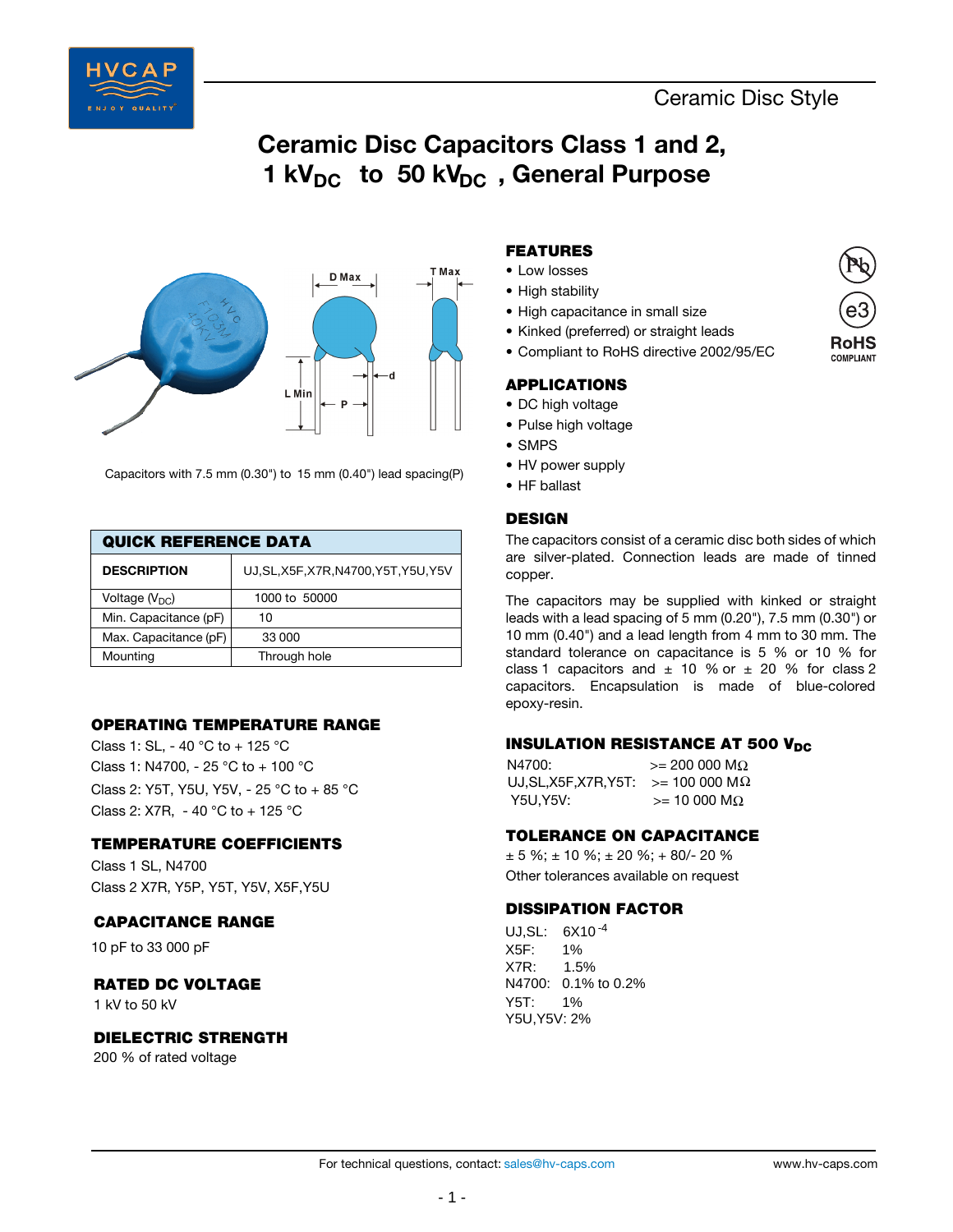

# **Ceramic Disc Capacitors Class 1 and 2, 1 kV<sub>DC</sub>** to 50 kV<sub>DC</sub>, General Purpose

| NO.<br><b>Part Number</b><br><b>NO.</b><br><b>Material</b><br><b>Part Number</b><br>Material<br>D<br>P<br>D<br>т<br>d<br>т<br>5<br>8<br>HVC81-2KV-UJ08-F5-10PK<br>UJ<br>8<br>$\overline{4}$<br>0.6<br>HVC81-3KV-UJ08-F5-10PK<br>UJ<br>4.5<br>$\mathbf{1}$<br>45<br>$\overline{2}$<br>HVC81-2KV-UJ08-F5-15PK<br>UJ<br>8<br>$\overline{4}$<br>5<br>HVC81-3KV-UJ08-F5-15PK<br>UJ<br>8<br>4.5<br>0.6<br>46<br>5<br>3<br>HVC81-2KV-SL08-F5-22PK<br>8<br>$\overline{4}$<br>47<br>HVC81-3KV-SL08-F5-22PK<br><b>SL</b><br>8<br>4.5<br>SL<br>0.6<br>HVC81-2KV-SL08-F5-27PK<br>HVC81-3KV-SL08-F5-27PK<br>$\overline{4}$<br><b>SL</b><br>8<br>5<br><b>SL</b><br>8<br>4.5<br>4<br>0.6<br>48<br>HVC81-2KV-SL08-F5-33PK<br>5<br>HVC81-3KV-SL08-F5-33PK<br>8<br>5<br><b>SL</b><br>8<br>$\overline{4}$<br>49<br><b>SL</b><br>4.5<br>0.6<br>HVC81-2KV-SL08-F5-47PK<br><b>SL</b><br>8<br>5<br>HVC81-3KV-SL08-F5-47PK<br><b>SL</b><br>8<br>4.5<br>6<br>4<br>0.6<br>50<br>5<br>$\overline{7}$<br>HVC81-2KV-SL08-F5-56PK<br><b>SL</b><br>8<br>HVC81-3KV-SL08-F5-56PK<br><b>SL</b><br>8<br>4.5<br>4<br>0.6<br>51<br>5<br>8<br>HVC81-2KV-SL08-F5-68PK<br><b>SL</b><br>8<br>0.6<br>52<br>HVC81-3KV-SL08-F5-68PK<br><b>SL</b><br>8<br>4.5<br>4<br>HVC81-2KV-SL08-F5-101K<br>5<br>HVC81-3KV-SL08-F5-101K<br>9<br><b>SL</b><br>8<br>0.6<br>53<br><b>SL</b><br>8<br>4.5<br>4<br>HVC81-2KV-SL12-F9.5-151K<br><b>SL</b><br>9.5<br>54<br>HVC81-3KV-SL12-F9.5-151K<br><b>SL</b><br>12<br>4.5<br>10<br>12<br>4<br>0.6<br>HVC81-2KV-SL12-F9.5-221K<br><b>SL</b><br>12<br>$\overline{4}$<br>9.5<br>0.6<br>55<br>HVC81-3KV-SL12-F9.5-221K<br><b>SL</b><br>12<br>4.5<br>11<br>HVC81-2KV-SL14-F9.5-331K<br><b>SL</b><br>9.5<br>HVC81-3KV-SL14-F9.5-331K<br><b>SL</b><br>4<br>0.6<br>56<br>14<br>4.5<br>12<br>14<br>HVC81-2KV-SL16-F9.5-471K<br><b>SL</b><br>9.5<br>HVC81-3KV-SL17-F9.5-471K<br>13<br>16<br>4<br>0.6<br>57<br>SL<br>16<br>4.5<br><b>SL</b><br>HVC81-2KV-SL18-F9.5-561K<br>9.5<br>HVC81-3KV-SL19-F9.5-561K<br><b>SL</b><br>18<br>4<br>0.6<br>58<br>18<br>4.5<br>14<br>X <sub>5</sub> F<br>X <sub>5</sub> F<br>HVC81-2KV-X08-F5-101K<br>5<br>0.6<br>HVC81-3KV-X08-F5-101K<br>8<br>15<br>8<br>4<br>59<br>4.5<br>HVC81-2KV-DL06-F5-101K<br>N4700<br>6<br>5<br>HVC81-3KV-DL06-F5-101K<br>N4700<br>6<br>16<br>4<br>0.6<br>60<br>4.5<br>17<br>HVC81-2KV-X08-F5-221K<br>X <sub>5</sub> F<br>8<br>5<br>HVC81-3KV-X08-F5-221K<br>X <sub>5</sub> F<br>8<br>4<br>0.6<br>61<br>4.5<br>HVC81-2KV-DL08-F5-221K<br>N4700<br>8<br>5<br>HVC81-3KV-DL06-F5-221K<br>N4700<br>6<br>18<br>4<br>0.6<br>62<br>4.5<br>HVC81-2KV-DL08-F5-271K<br>N4700<br>8<br>5<br>HVC81-3KV-DL08-F5-271K<br>N4700<br>8<br>19<br>4<br>0.6<br>63<br>4.5<br>5<br>HVC81-2KV-DL08-F5-331K<br>N4700<br>8<br>HVC81-3KV-DL08-F5-331K<br>N4700<br>8<br>20<br>4<br>0.6<br>64<br>4.5<br>21<br>HVC81-2KV-X08-F5-331K<br>X7R<br>8<br>5<br>HVC81-3KV-X08-F5-331K<br>X7R<br>8<br>4.5<br>4<br>0.6<br>65 | $Max$ (mm) |  |  |  |
|--------------------------------------------------------------------------------------------------------------------------------------------------------------------------------------------------------------------------------------------------------------------------------------------------------------------------------------------------------------------------------------------------------------------------------------------------------------------------------------------------------------------------------------------------------------------------------------------------------------------------------------------------------------------------------------------------------------------------------------------------------------------------------------------------------------------------------------------------------------------------------------------------------------------------------------------------------------------------------------------------------------------------------------------------------------------------------------------------------------------------------------------------------------------------------------------------------------------------------------------------------------------------------------------------------------------------------------------------------------------------------------------------------------------------------------------------------------------------------------------------------------------------------------------------------------------------------------------------------------------------------------------------------------------------------------------------------------------------------------------------------------------------------------------------------------------------------------------------------------------------------------------------------------------------------------------------------------------------------------------------------------------------------------------------------------------------------------------------------------------------------------------------------------------------------------------------------------------------------------------------------------------------------------------------------------------------------------------------------------------------------------------------------------------------------------------------------------------------------------------------------------------------------------------------------------------------------------------------------------------------------------------------------------------------------------------------------------------------------------------------------------------------------------------------------------------------------------------------------------------------------------------------------------------------|------------|--|--|--|
|                                                                                                                                                                                                                                                                                                                                                                                                                                                                                                                                                                                                                                                                                                                                                                                                                                                                                                                                                                                                                                                                                                                                                                                                                                                                                                                                                                                                                                                                                                                                                                                                                                                                                                                                                                                                                                                                                                                                                                                                                                                                                                                                                                                                                                                                                                                                                                                                                                                                                                                                                                                                                                                                                                                                                                                                                                                                                                                          | P<br>d     |  |  |  |
|                                                                                                                                                                                                                                                                                                                                                                                                                                                                                                                                                                                                                                                                                                                                                                                                                                                                                                                                                                                                                                                                                                                                                                                                                                                                                                                                                                                                                                                                                                                                                                                                                                                                                                                                                                                                                                                                                                                                                                                                                                                                                                                                                                                                                                                                                                                                                                                                                                                                                                                                                                                                                                                                                                                                                                                                                                                                                                                          | 5<br>0.6   |  |  |  |
|                                                                                                                                                                                                                                                                                                                                                                                                                                                                                                                                                                                                                                                                                                                                                                                                                                                                                                                                                                                                                                                                                                                                                                                                                                                                                                                                                                                                                                                                                                                                                                                                                                                                                                                                                                                                                                                                                                                                                                                                                                                                                                                                                                                                                                                                                                                                                                                                                                                                                                                                                                                                                                                                                                                                                                                                                                                                                                                          | 5<br>0.6   |  |  |  |
|                                                                                                                                                                                                                                                                                                                                                                                                                                                                                                                                                                                                                                                                                                                                                                                                                                                                                                                                                                                                                                                                                                                                                                                                                                                                                                                                                                                                                                                                                                                                                                                                                                                                                                                                                                                                                                                                                                                                                                                                                                                                                                                                                                                                                                                                                                                                                                                                                                                                                                                                                                                                                                                                                                                                                                                                                                                                                                                          | 5<br>0.6   |  |  |  |
|                                                                                                                                                                                                                                                                                                                                                                                                                                                                                                                                                                                                                                                                                                                                                                                                                                                                                                                                                                                                                                                                                                                                                                                                                                                                                                                                                                                                                                                                                                                                                                                                                                                                                                                                                                                                                                                                                                                                                                                                                                                                                                                                                                                                                                                                                                                                                                                                                                                                                                                                                                                                                                                                                                                                                                                                                                                                                                                          | 5<br>0.6   |  |  |  |
|                                                                                                                                                                                                                                                                                                                                                                                                                                                                                                                                                                                                                                                                                                                                                                                                                                                                                                                                                                                                                                                                                                                                                                                                                                                                                                                                                                                                                                                                                                                                                                                                                                                                                                                                                                                                                                                                                                                                                                                                                                                                                                                                                                                                                                                                                                                                                                                                                                                                                                                                                                                                                                                                                                                                                                                                                                                                                                                          | 5<br>0.6   |  |  |  |
|                                                                                                                                                                                                                                                                                                                                                                                                                                                                                                                                                                                                                                                                                                                                                                                                                                                                                                                                                                                                                                                                                                                                                                                                                                                                                                                                                                                                                                                                                                                                                                                                                                                                                                                                                                                                                                                                                                                                                                                                                                                                                                                                                                                                                                                                                                                                                                                                                                                                                                                                                                                                                                                                                                                                                                                                                                                                                                                          | 5<br>0.6   |  |  |  |
|                                                                                                                                                                                                                                                                                                                                                                                                                                                                                                                                                                                                                                                                                                                                                                                                                                                                                                                                                                                                                                                                                                                                                                                                                                                                                                                                                                                                                                                                                                                                                                                                                                                                                                                                                                                                                                                                                                                                                                                                                                                                                                                                                                                                                                                                                                                                                                                                                                                                                                                                                                                                                                                                                                                                                                                                                                                                                                                          | 5<br>0.6   |  |  |  |
|                                                                                                                                                                                                                                                                                                                                                                                                                                                                                                                                                                                                                                                                                                                                                                                                                                                                                                                                                                                                                                                                                                                                                                                                                                                                                                                                                                                                                                                                                                                                                                                                                                                                                                                                                                                                                                                                                                                                                                                                                                                                                                                                                                                                                                                                                                                                                                                                                                                                                                                                                                                                                                                                                                                                                                                                                                                                                                                          | 5<br>0.6   |  |  |  |
|                                                                                                                                                                                                                                                                                                                                                                                                                                                                                                                                                                                                                                                                                                                                                                                                                                                                                                                                                                                                                                                                                                                                                                                                                                                                                                                                                                                                                                                                                                                                                                                                                                                                                                                                                                                                                                                                                                                                                                                                                                                                                                                                                                                                                                                                                                                                                                                                                                                                                                                                                                                                                                                                                                                                                                                                                                                                                                                          | 5<br>0.6   |  |  |  |
|                                                                                                                                                                                                                                                                                                                                                                                                                                                                                                                                                                                                                                                                                                                                                                                                                                                                                                                                                                                                                                                                                                                                                                                                                                                                                                                                                                                                                                                                                                                                                                                                                                                                                                                                                                                                                                                                                                                                                                                                                                                                                                                                                                                                                                                                                                                                                                                                                                                                                                                                                                                                                                                                                                                                                                                                                                                                                                                          | 9.5<br>0.6 |  |  |  |
|                                                                                                                                                                                                                                                                                                                                                                                                                                                                                                                                                                                                                                                                                                                                                                                                                                                                                                                                                                                                                                                                                                                                                                                                                                                                                                                                                                                                                                                                                                                                                                                                                                                                                                                                                                                                                                                                                                                                                                                                                                                                                                                                                                                                                                                                                                                                                                                                                                                                                                                                                                                                                                                                                                                                                                                                                                                                                                                          | 9.5<br>0.6 |  |  |  |
|                                                                                                                                                                                                                                                                                                                                                                                                                                                                                                                                                                                                                                                                                                                                                                                                                                                                                                                                                                                                                                                                                                                                                                                                                                                                                                                                                                                                                                                                                                                                                                                                                                                                                                                                                                                                                                                                                                                                                                                                                                                                                                                                                                                                                                                                                                                                                                                                                                                                                                                                                                                                                                                                                                                                                                                                                                                                                                                          | 9.5<br>0.6 |  |  |  |
|                                                                                                                                                                                                                                                                                                                                                                                                                                                                                                                                                                                                                                                                                                                                                                                                                                                                                                                                                                                                                                                                                                                                                                                                                                                                                                                                                                                                                                                                                                                                                                                                                                                                                                                                                                                                                                                                                                                                                                                                                                                                                                                                                                                                                                                                                                                                                                                                                                                                                                                                                                                                                                                                                                                                                                                                                                                                                                                          | 9.5<br>0.7 |  |  |  |
|                                                                                                                                                                                                                                                                                                                                                                                                                                                                                                                                                                                                                                                                                                                                                                                                                                                                                                                                                                                                                                                                                                                                                                                                                                                                                                                                                                                                                                                                                                                                                                                                                                                                                                                                                                                                                                                                                                                                                                                                                                                                                                                                                                                                                                                                                                                                                                                                                                                                                                                                                                                                                                                                                                                                                                                                                                                                                                                          | 9.5<br>0.7 |  |  |  |
|                                                                                                                                                                                                                                                                                                                                                                                                                                                                                                                                                                                                                                                                                                                                                                                                                                                                                                                                                                                                                                                                                                                                                                                                                                                                                                                                                                                                                                                                                                                                                                                                                                                                                                                                                                                                                                                                                                                                                                                                                                                                                                                                                                                                                                                                                                                                                                                                                                                                                                                                                                                                                                                                                                                                                                                                                                                                                                                          | 5<br>0.6   |  |  |  |
|                                                                                                                                                                                                                                                                                                                                                                                                                                                                                                                                                                                                                                                                                                                                                                                                                                                                                                                                                                                                                                                                                                                                                                                                                                                                                                                                                                                                                                                                                                                                                                                                                                                                                                                                                                                                                                                                                                                                                                                                                                                                                                                                                                                                                                                                                                                                                                                                                                                                                                                                                                                                                                                                                                                                                                                                                                                                                                                          | 5<br>0.6   |  |  |  |
|                                                                                                                                                                                                                                                                                                                                                                                                                                                                                                                                                                                                                                                                                                                                                                                                                                                                                                                                                                                                                                                                                                                                                                                                                                                                                                                                                                                                                                                                                                                                                                                                                                                                                                                                                                                                                                                                                                                                                                                                                                                                                                                                                                                                                                                                                                                                                                                                                                                                                                                                                                                                                                                                                                                                                                                                                                                                                                                          | 5<br>0.6   |  |  |  |
|                                                                                                                                                                                                                                                                                                                                                                                                                                                                                                                                                                                                                                                                                                                                                                                                                                                                                                                                                                                                                                                                                                                                                                                                                                                                                                                                                                                                                                                                                                                                                                                                                                                                                                                                                                                                                                                                                                                                                                                                                                                                                                                                                                                                                                                                                                                                                                                                                                                                                                                                                                                                                                                                                                                                                                                                                                                                                                                          | 5<br>0.6   |  |  |  |
|                                                                                                                                                                                                                                                                                                                                                                                                                                                                                                                                                                                                                                                                                                                                                                                                                                                                                                                                                                                                                                                                                                                                                                                                                                                                                                                                                                                                                                                                                                                                                                                                                                                                                                                                                                                                                                                                                                                                                                                                                                                                                                                                                                                                                                                                                                                                                                                                                                                                                                                                                                                                                                                                                                                                                                                                                                                                                                                          | 5<br>0.6   |  |  |  |
|                                                                                                                                                                                                                                                                                                                                                                                                                                                                                                                                                                                                                                                                                                                                                                                                                                                                                                                                                                                                                                                                                                                                                                                                                                                                                                                                                                                                                                                                                                                                                                                                                                                                                                                                                                                                                                                                                                                                                                                                                                                                                                                                                                                                                                                                                                                                                                                                                                                                                                                                                                                                                                                                                                                                                                                                                                                                                                                          | 5<br>0.6   |  |  |  |
|                                                                                                                                                                                                                                                                                                                                                                                                                                                                                                                                                                                                                                                                                                                                                                                                                                                                                                                                                                                                                                                                                                                                                                                                                                                                                                                                                                                                                                                                                                                                                                                                                                                                                                                                                                                                                                                                                                                                                                                                                                                                                                                                                                                                                                                                                                                                                                                                                                                                                                                                                                                                                                                                                                                                                                                                                                                                                                                          | 5<br>0.6   |  |  |  |
| 22<br>HVC81-2KV-DL08-F5-471K<br>N4700<br>5<br>HVC81-3KV-DL08-F5-471K<br>N4700<br>8<br>8<br>4<br>0.6<br>66<br>4.5                                                                                                                                                                                                                                                                                                                                                                                                                                                                                                                                                                                                                                                                                                                                                                                                                                                                                                                                                                                                                                                                                                                                                                                                                                                                                                                                                                                                                                                                                                                                                                                                                                                                                                                                                                                                                                                                                                                                                                                                                                                                                                                                                                                                                                                                                                                                                                                                                                                                                                                                                                                                                                                                                                                                                                                                         | 5<br>0.6   |  |  |  |
| HVC81-2KV-X08-F5-471K<br>X7R<br>5<br>HVC81-3KV-X08-F5-471K<br>X7R<br>8<br>23<br>8<br>4<br>0.6<br>67<br>4.5                                                                                                                                                                                                                                                                                                                                                                                                                                                                                                                                                                                                                                                                                                                                                                                                                                                                                                                                                                                                                                                                                                                                                                                                                                                                                                                                                                                                                                                                                                                                                                                                                                                                                                                                                                                                                                                                                                                                                                                                                                                                                                                                                                                                                                                                                                                                                                                                                                                                                                                                                                                                                                                                                                                                                                                                               | 5<br>0.6   |  |  |  |
| HVC81-2KV-DL08-F5-561K<br>N4700<br>5<br>HVC81-3KV-DL08-F5-561K<br>N4700<br>8<br>24<br>8<br>4<br>0.6<br>68<br>4.5                                                                                                                                                                                                                                                                                                                                                                                                                                                                                                                                                                                                                                                                                                                                                                                                                                                                                                                                                                                                                                                                                                                                                                                                                                                                                                                                                                                                                                                                                                                                                                                                                                                                                                                                                                                                                                                                                                                                                                                                                                                                                                                                                                                                                                                                                                                                                                                                                                                                                                                                                                                                                                                                                                                                                                                                         | 5<br>0.6   |  |  |  |
| 25<br>HVC81-2KV-X08-F5-561K<br>X7R<br>8<br>5<br>69<br>HVC81-3KV-X08-F5-561K<br>X7R<br>8<br>4.5<br>4<br>0.6                                                                                                                                                                                                                                                                                                                                                                                                                                                                                                                                                                                                                                                                                                                                                                                                                                                                                                                                                                                                                                                                                                                                                                                                                                                                                                                                                                                                                                                                                                                                                                                                                                                                                                                                                                                                                                                                                                                                                                                                                                                                                                                                                                                                                                                                                                                                                                                                                                                                                                                                                                                                                                                                                                                                                                                                               | 5<br>0.6   |  |  |  |
| X7R<br>26<br>HVC81-2KV-DL10-F7.5-681K<br>N4700<br>10<br>7.5<br>70<br>HVC81-3KV-X18-F9.5-472K<br>18<br>4.5<br>4<br>0.6                                                                                                                                                                                                                                                                                                                                                                                                                                                                                                                                                                                                                                                                                                                                                                                                                                                                                                                                                                                                                                                                                                                                                                                                                                                                                                                                                                                                                                                                                                                                                                                                                                                                                                                                                                                                                                                                                                                                                                                                                                                                                                                                                                                                                                                                                                                                                                                                                                                                                                                                                                                                                                                                                                                                                                                                    | 9.5<br>0.6 |  |  |  |
| Y <sub>5</sub> T<br>27<br>HVC81-2KV-X08-F5-681K<br>X7R<br>8<br>5<br>71<br>HVC81-3KV-D14-F9.5-472K<br>14<br>4.5<br>4<br>0.6                                                                                                                                                                                                                                                                                                                                                                                                                                                                                                                                                                                                                                                                                                                                                                                                                                                                                                                                                                                                                                                                                                                                                                                                                                                                                                                                                                                                                                                                                                                                                                                                                                                                                                                                                                                                                                                                                                                                                                                                                                                                                                                                                                                                                                                                                                                                                                                                                                                                                                                                                                                                                                                                                                                                                                                               | 9.5<br>0.6 |  |  |  |
| Y <sub>5U</sub><br>28<br>HVC81-2KV-DL10-F7.5-102K<br>N4700<br>10<br>7.5<br>0.6<br>72<br>HVC81-3KV-E10-F7.5-472M<br>10<br>4.5<br>4                                                                                                                                                                                                                                                                                                                                                                                                                                                                                                                                                                                                                                                                                                                                                                                                                                                                                                                                                                                                                                                                                                                                                                                                                                                                                                                                                                                                                                                                                                                                                                                                                                                                                                                                                                                                                                                                                                                                                                                                                                                                                                                                                                                                                                                                                                                                                                                                                                                                                                                                                                                                                                                                                                                                                                                        | 9.5<br>0.6 |  |  |  |
| Y <sub>5</sub> T<br>29<br>HVC81-2KV-X09-F7.5-102K<br>X7R<br>9<br>7.5<br>73<br>HVC81-3KV-D20-F9.5-103K<br>20<br>4.5<br>$\overline{4}$<br>0.6                                                                                                                                                                                                                                                                                                                                                                                                                                                                                                                                                                                                                                                                                                                                                                                                                                                                                                                                                                                                                                                                                                                                                                                                                                                                                                                                                                                                                                                                                                                                                                                                                                                                                                                                                                                                                                                                                                                                                                                                                                                                                                                                                                                                                                                                                                                                                                                                                                                                                                                                                                                                                                                                                                                                                                              | 9.5<br>0.8 |  |  |  |
| Y <sub>5U</sub><br>30<br>HVC81-2KV-DL14-F9.5-222K<br>N4700<br>14<br>$\overline{4}$<br>9.5<br>74<br>HVC81-3KV-E17-F9.5-103M<br>17<br>4.5<br>0.6                                                                                                                                                                                                                                                                                                                                                                                                                                                                                                                                                                                                                                                                                                                                                                                                                                                                                                                                                                                                                                                                                                                                                                                                                                                                                                                                                                                                                                                                                                                                                                                                                                                                                                                                                                                                                                                                                                                                                                                                                                                                                                                                                                                                                                                                                                                                                                                                                                                                                                                                                                                                                                                                                                                                                                           | 9.5<br>0.7 |  |  |  |
| <b>NPO</b><br>9<br>HVC81-2KV-X12-F9.5-222K<br>X7R<br>12<br>$\overline{4}$<br>9.5<br>75<br>HVC81-6KV-N09-F9.5-10PK<br>6<br>31<br>0.6                                                                                                                                                                                                                                                                                                                                                                                                                                                                                                                                                                                                                                                                                                                                                                                                                                                                                                                                                                                                                                                                                                                                                                                                                                                                                                                                                                                                                                                                                                                                                                                                                                                                                                                                                                                                                                                                                                                                                                                                                                                                                                                                                                                                                                                                                                                                                                                                                                                                                                                                                                                                                                                                                                                                                                                      | 9.5<br>0.6 |  |  |  |
| 5<br>32<br>HVC81-2KV-E08-F9.5-222M<br>Y <sub>5U</sub><br>8<br>4<br>76<br>HVC81-6KV-UJ08-F9.5-10PK<br>UJ<br>8<br>5<br>0.6                                                                                                                                                                                                                                                                                                                                                                                                                                                                                                                                                                                                                                                                                                                                                                                                                                                                                                                                                                                                                                                                                                                                                                                                                                                                                                                                                                                                                                                                                                                                                                                                                                                                                                                                                                                                                                                                                                                                                                                                                                                                                                                                                                                                                                                                                                                                                                                                                                                                                                                                                                                                                                                                                                                                                                                                 | 9.5<br>0.6 |  |  |  |
| 33<br>HVC81-2KV-DL17-F9.5-272K<br>N4700<br>17<br>9.5<br>77<br>HVC81-6KV-UJ08-F9.5-22PK<br>UJ<br>8<br>5<br>4<br>0.65                                                                                                                                                                                                                                                                                                                                                                                                                                                                                                                                                                                                                                                                                                                                                                                                                                                                                                                                                                                                                                                                                                                                                                                                                                                                                                                                                                                                                                                                                                                                                                                                                                                                                                                                                                                                                                                                                                                                                                                                                                                                                                                                                                                                                                                                                                                                                                                                                                                                                                                                                                                                                                                                                                                                                                                                      | 9.5<br>0.6 |  |  |  |
| 5<br>34<br>HVC81-2KV-D14-F9.5-272K<br>Y <sub>5</sub> T<br>14<br>4<br>9.5<br>78<br>HVC81-6KV-UJ08-F9.5-33PK<br>UJ<br>8<br>0.6                                                                                                                                                                                                                                                                                                                                                                                                                                                                                                                                                                                                                                                                                                                                                                                                                                                                                                                                                                                                                                                                                                                                                                                                                                                                                                                                                                                                                                                                                                                                                                                                                                                                                                                                                                                                                                                                                                                                                                                                                                                                                                                                                                                                                                                                                                                                                                                                                                                                                                                                                                                                                                                                                                                                                                                             | 9.5<br>0.6 |  |  |  |
| HVC81-2KV-E08-F5-272M<br>Y5U<br>8<br>5<br>79<br>UJ<br>9<br>5<br>35<br>$\overline{4}$<br>0.6<br>HVC81-6KV-UJ09-F9.5-47PK                                                                                                                                                                                                                                                                                                                                                                                                                                                                                                                                                                                                                                                                                                                                                                                                                                                                                                                                                                                                                                                                                                                                                                                                                                                                                                                                                                                                                                                                                                                                                                                                                                                                                                                                                                                                                                                                                                                                                                                                                                                                                                                                                                                                                                                                                                                                                                                                                                                                                                                                                                                                                                                                                                                                                                                                  | 9.5<br>0.6 |  |  |  |
| 9<br>9.5<br>0.65<br>X <sub>5</sub> F<br>6<br>HVC81-2KV-DL17-F9.5-332K<br>N4700<br>17<br>4<br>80<br>HVC81-6KV-X09-F9.5-101K<br>36                                                                                                                                                                                                                                                                                                                                                                                                                                                                                                                                                                                                                                                                                                                                                                                                                                                                                                                                                                                                                                                                                                                                                                                                                                                                                                                                                                                                                                                                                                                                                                                                                                                                                                                                                                                                                                                                                                                                                                                                                                                                                                                                                                                                                                                                                                                                                                                                                                                                                                                                                                                                                                                                                                                                                                                         | 9.5<br>0.6 |  |  |  |
| Y <sub>5</sub> T<br>6<br>$\overline{4}$<br>37<br>HVC81-2KV-D14-F9.5-332K<br>14<br>4<br>9.5<br>0.6<br>81<br>HVC81-6KV-DL06-F5-101K<br>N4700                                                                                                                                                                                                                                                                                                                                                                                                                                                                                                                                                                                                                                                                                                                                                                                                                                                                                                                                                                                                                                                                                                                                                                                                                                                                                                                                                                                                                                                                                                                                                                                                                                                                                                                                                                                                                                                                                                                                                                                                                                                                                                                                                                                                                                                                                                                                                                                                                                                                                                                                                                                                                                                                                                                                                                               | 5<br>0.5   |  |  |  |
| Y <sub>5U</sub><br>8<br>5<br>X <sub>5</sub> F<br>10<br>5<br>HVC81-2KV-E08-F5-332M<br>4<br>0.6<br>82<br>HVC81-6KV-X10-F9.5-221K<br>38                                                                                                                                                                                                                                                                                                                                                                                                                                                                                                                                                                                                                                                                                                                                                                                                                                                                                                                                                                                                                                                                                                                                                                                                                                                                                                                                                                                                                                                                                                                                                                                                                                                                                                                                                                                                                                                                                                                                                                                                                                                                                                                                                                                                                                                                                                                                                                                                                                                                                                                                                                                                                                                                                                                                                                                     | 9.5<br>0.6 |  |  |  |
| X7R<br>8<br>HVC81-2KV-X18-F9.5-472K<br>18<br>9.5<br>N4700<br>6<br>39<br>4<br>0.65<br>83<br>HVC81-6KV-DL08-F9.5-221K                                                                                                                                                                                                                                                                                                                                                                                                                                                                                                                                                                                                                                                                                                                                                                                                                                                                                                                                                                                                                                                                                                                                                                                                                                                                                                                                                                                                                                                                                                                                                                                                                                                                                                                                                                                                                                                                                                                                                                                                                                                                                                                                                                                                                                                                                                                                                                                                                                                                                                                                                                                                                                                                                                                                                                                                      | 9.5<br>0.6 |  |  |  |
| Y5T<br>HVC81-2KV-D14-F9.5-472K<br>14<br>9.5<br>84<br>HVC81-6KV-DL10-F9.5-331K<br>N4700<br>10<br>5<br>40<br>$\overline{4}$<br>0.6                                                                                                                                                                                                                                                                                                                                                                                                                                                                                                                                                                                                                                                                                                                                                                                                                                                                                                                                                                                                                                                                                                                                                                                                                                                                                                                                                                                                                                                                                                                                                                                                                                                                                                                                                                                                                                                                                                                                                                                                                                                                                                                                                                                                                                                                                                                                                                                                                                                                                                                                                                                                                                                                                                                                                                                         | 9.5<br>0.6 |  |  |  |
| Y5U<br>10<br>HVC81-6KV-DL10-F9.5-471K<br>N4700<br>10<br>5<br>41<br>HVC81-2KV-E10-F9.5-472M<br>4<br>9.5<br>0.6<br>85                                                                                                                                                                                                                                                                                                                                                                                                                                                                                                                                                                                                                                                                                                                                                                                                                                                                                                                                                                                                                                                                                                                                                                                                                                                                                                                                                                                                                                                                                                                                                                                                                                                                                                                                                                                                                                                                                                                                                                                                                                                                                                                                                                                                                                                                                                                                                                                                                                                                                                                                                                                                                                                                                                                                                                                                      | 9.5<br>0.6 |  |  |  |
| Y5T<br>HVC81-2KV-D20-F9.5-103K<br>20<br>HVC81-6KV-D12-F9.5-102K<br>Y <sub>5</sub> T<br>12<br>42<br>4<br>9.5<br>0.8<br>86<br>6                                                                                                                                                                                                                                                                                                                                                                                                                                                                                                                                                                                                                                                                                                                                                                                                                                                                                                                                                                                                                                                                                                                                                                                                                                                                                                                                                                                                                                                                                                                                                                                                                                                                                                                                                                                                                                                                                                                                                                                                                                                                                                                                                                                                                                                                                                                                                                                                                                                                                                                                                                                                                                                                                                                                                                                            | 9.5<br>0.6 |  |  |  |
| Y5U<br>HVC81-2KV-E16-F9.5-103M<br>87<br>HVC81-6KV-E08-F9.5-102M<br>Y5U<br>8<br>43<br>16<br>4<br>9.5<br>0.6<br>5                                                                                                                                                                                                                                                                                                                                                                                                                                                                                                                                                                                                                                                                                                                                                                                                                                                                                                                                                                                                                                                                                                                                                                                                                                                                                                                                                                                                                                                                                                                                                                                                                                                                                                                                                                                                                                                                                                                                                                                                                                                                                                                                                                                                                                                                                                                                                                                                                                                                                                                                                                                                                                                                                                                                                                                                          | 9.5<br>0.6 |  |  |  |
| Y5V<br>HVC81-2KV-F14-F9.5-103M<br>14<br>HVC81-6KV-D14-F9.5-222K<br>Y <sub>5</sub> T<br>14<br>44<br>4<br>9.5<br>0.6<br>88<br>5<br>9.5                                                                                                                                                                                                                                                                                                                                                                                                                                                                                                                                                                                                                                                                                                                                                                                                                                                                                                                                                                                                                                                                                                                                                                                                                                                                                                                                                                                                                                                                                                                                                                                                                                                                                                                                                                                                                                                                                                                                                                                                                                                                                                                                                                                                                                                                                                                                                                                                                                                                                                                                                                                                                                                                                                                                                                                     |            |  |  |  |